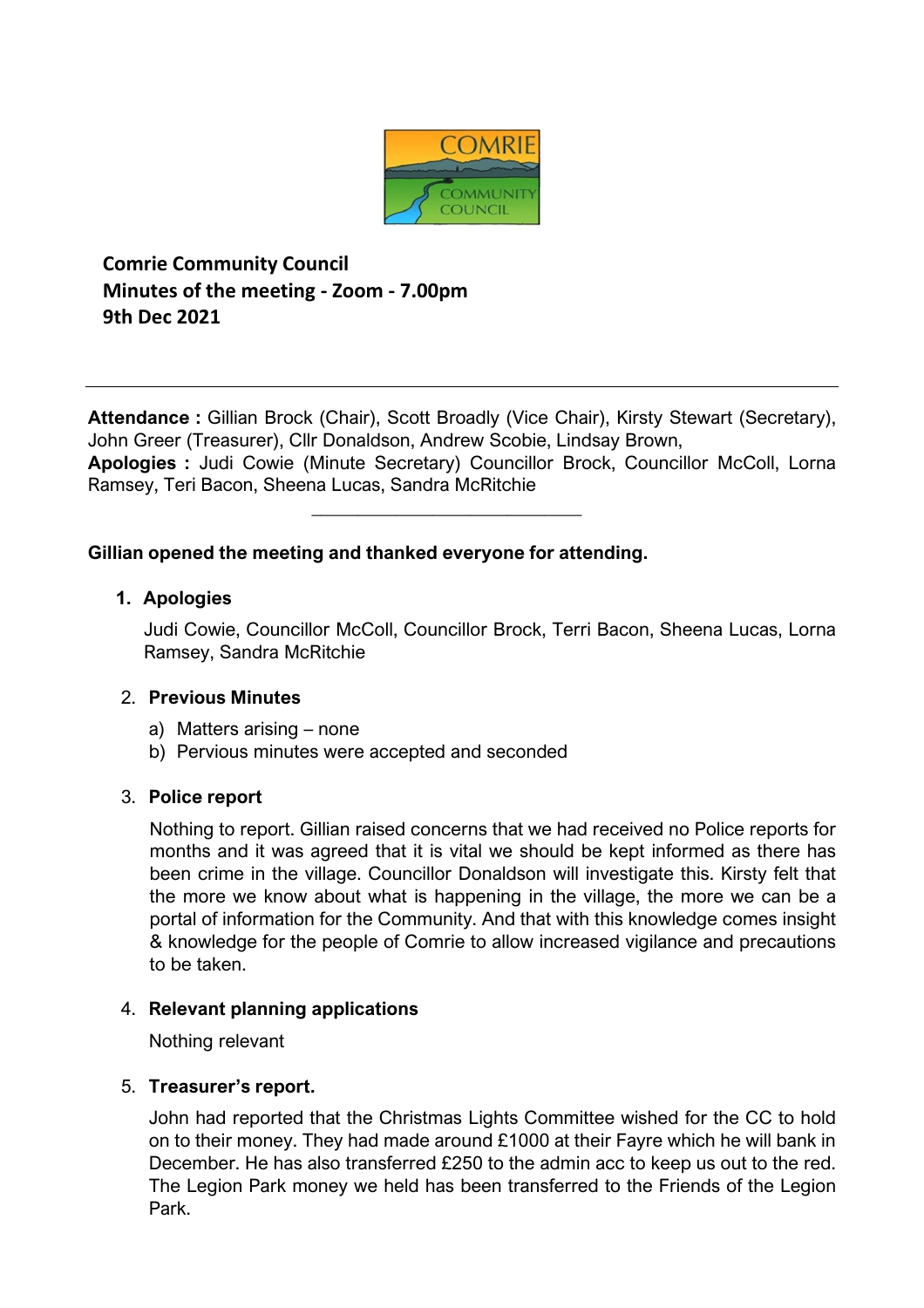#### 6. **Secretary's relevant correspondence and updates.**

Sandra had received an email from Forde Estate wishing to help the village .The Hay ride was an option but as Forde based on hills so decided this was not a plan, that said, they totally wish to support the village anyway they can. Great

### 7. **Road Matters**

It was asked again about the disabled bay.

It was asked again about the hole at Abruchill.

At this point it was asked about some kind of crossing on Dalginross for the residents of Dalginross Gardens.

At this point it was also asked for an on-site meeting to discuss the South Crieff Rd/Braco Rd and the junction at the top of Dalginross.

The recent storm has hampered things …

A resident has asked for a salt bin on Dinnies Lane, Gillian has been advised to speak to Bear.

A resident has also complained about a car/4x4 on bricks in Queens rd which doesn't appear to have an MOT, Gillian will speak to Rhona about this.

Gillian will also speak with Rhona regarding who to contact at the PO about getting a post box nearer Dalginross and especially around the Sheltered accommodation.

Lindsay was concerned about the number of leaves on pavement and roads, Gillian had noticed this at the west end of the village too and again in the gulleys causing flooding at the school. Gillian will report this.

# BEAR

Asked bear about an on-site meeting to discuss the speed entering and exiting Comrie

The leaves at the west end of the village will be reported to Bear as it's the A85

Requested 20mph limits throughout the whole village.

Also asked about the repair to the bridge entering Comrie form the east side, people still going over to the other side to avoid the breakup of the road.

Asked again about the wildlife signage around Dunira, Andrew is also concerned about the speed especially with the number of red squirrels being killed.

# **8. Twinning**

Calendars were selling well , Gillian suggested we use what is left and distribute to other outlets in the village, Gillian said she would see to this.

Scott said they had opened the account.

Councillor Donaldson asked when we planned an exchange, but this is all Covid dependent.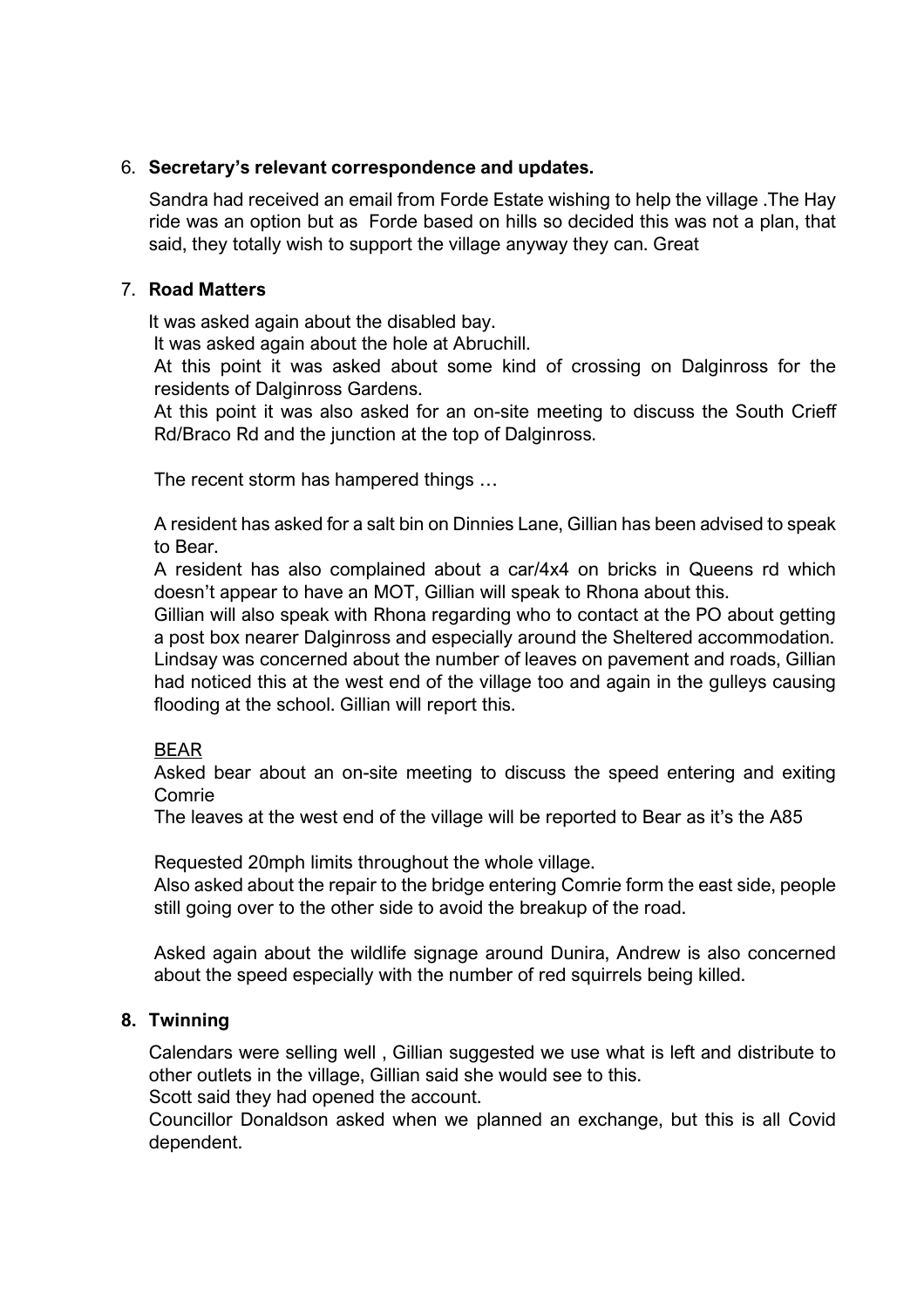Scott hoped for 2023, he also suggested we take the Canadians on their exchange to Inerpeffrey Library, they hold many Strathearn records and of much interest. The Canadians wish to take Comrie residents to Montreal University.

## 9. **Web Page**

Sandra was delighted that Lindsay has stepped up to help with this, she will continue to do the invoicing. Lindsay feels information should be more accessible and would like to use the Web page as a beacon of information. They have agreed to work together to make sure information was passed between both.

Communication is everyone's main concern and to get the village united again after COVID. Lindsay also felt that we should use @comrie.org.uk email accounts. This was agreed and we also agreed that the notice boards need attending to as it is for information purposes not advertising.

Radio Earn was also suggested.

Lindsay to try and get an article in the Herald to publicise the website page and will start updating the website to clean it up to make information stand out.

### 10.**Legion Park**

Terri had advised before the meeting she had received the money the CCC had held.

### 11.**Junior CC**

Scott confirmed new regulations had been introduced and we can't include ph6 postcode. Terri had suggested to Gillian we contact Comrie Primary as they have a Junior Committee, and they could communicate with the CC. Gillian will contact Comrie Primary School. Lindsay also wishes to post on the Comrie .org page an advert and an article in the Strathearn Herald.

#### 12.**Library**

The library is now up and running and everyone agreed this was great. Lorna has been in talks with PKC as to other ways to utilise the library, CAB was suggested but as the library sells goods, the key holder must be there so not a private venue. Other options are available.

Scott is passionate about getting books for the children in Comrie with Dyslexia and they are many other avenues to help. One being books specialising in that field and also there are gel coloured sheets that you place on reading material which helps people with dyslexia.

Stewart to look into funding for these.

Lorna hoping to start Friends of the Comrie Library.

Lindsay confirmed the Bookbug club wouldn't be starting anytime soon due to Covid.

Stewart is having a meeting regarding rural libraries and the work Lorna has done has given Comrie a very strong case.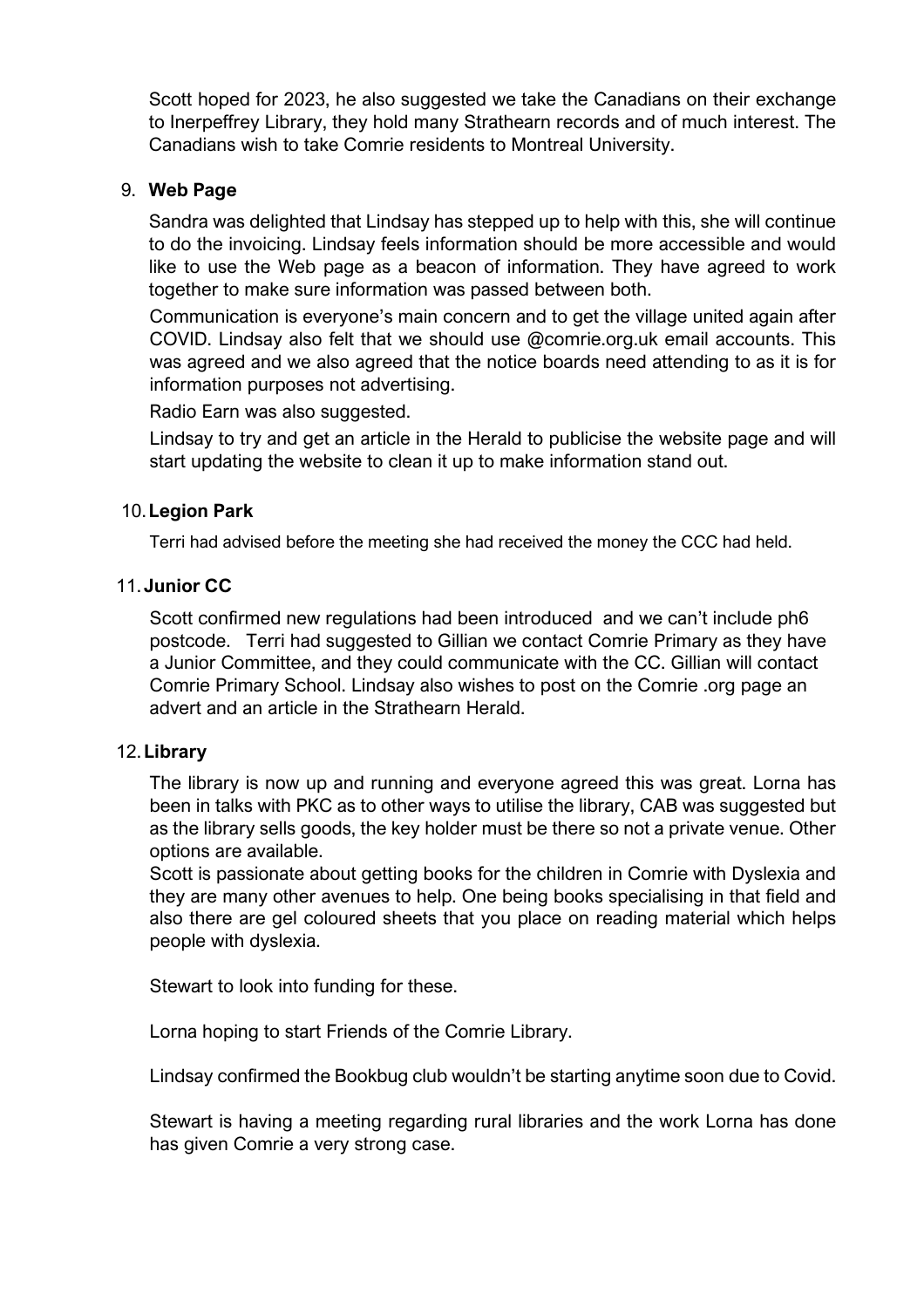Scott had heard form Peter McNaughton, he wishes to gift poetry books so was put forward they could be sold in the library

#### 13.**Resignation of post .**.

With Kirsty sadly leaving us, Andrew has agreed to take on the role of secretary , this was proposed by Gillian and seconded by Scott.

# **COUNCILLOUR REPORTS**

It was agreed that the Legion Park and the Twinning would take over the monies held being held by the CC.

Scott suggested midnight football, this was welcomed by Kirsty, as an ex-Police Officer she said it help with reduction in crime. Laggan Park a suggested area. Scott also informed us the Men's shed was open on a Wednesday evening between 7pm -9pm. The Network Hub will be open to anyone for a cup of tea/ games /company. Travel is an issue and the suggestion of using the Co Co bus was suggested. Andrew said it would help with mental health which is a huge problem even in Comrie.

Kirsty also felt we should put together a poster with numbers for people suffering from mental health. She felt not everyone wants to talk about it, but if we have at least numbers they can call , then it is some way we could help.

Andrew still working behind the scenes regarding historical buildings and will pass on information when he has gathered all information.

Lindsay just wished to reiterate the importance of the Web page and hope Committees like the CDT etc would give us a monthly update so we can share on the page.

Letters of thanks to the CC for our contribution to the PFA for the firework display , another letter to the Laggan Park which Gillian has distributed via email to that Committee.

Gillian thanked the Handy Shop for all they have done for the village regarding deliveries to the elderly and of course handed in their gift of chocolates to the staff for the CC for closing the toilets, which is very much appreciated.

Gillian congratulated all involved in getting the iconic Cancer Shop back up and running, John, Margaret, Evelyn etc. It has been sorely missed.

Gillian also thanked the village for stepping up once again during the recent storm.

Gillian also proposed that some sort of recognition should be put in place for Gordon, which the Community Council should pay for. He was the longest serving Community Councillor in Scotland (46 years). He said his legacy was the Skate Park for the children of Comrie, Scott suggested a picnic bench with plaque. The decision was